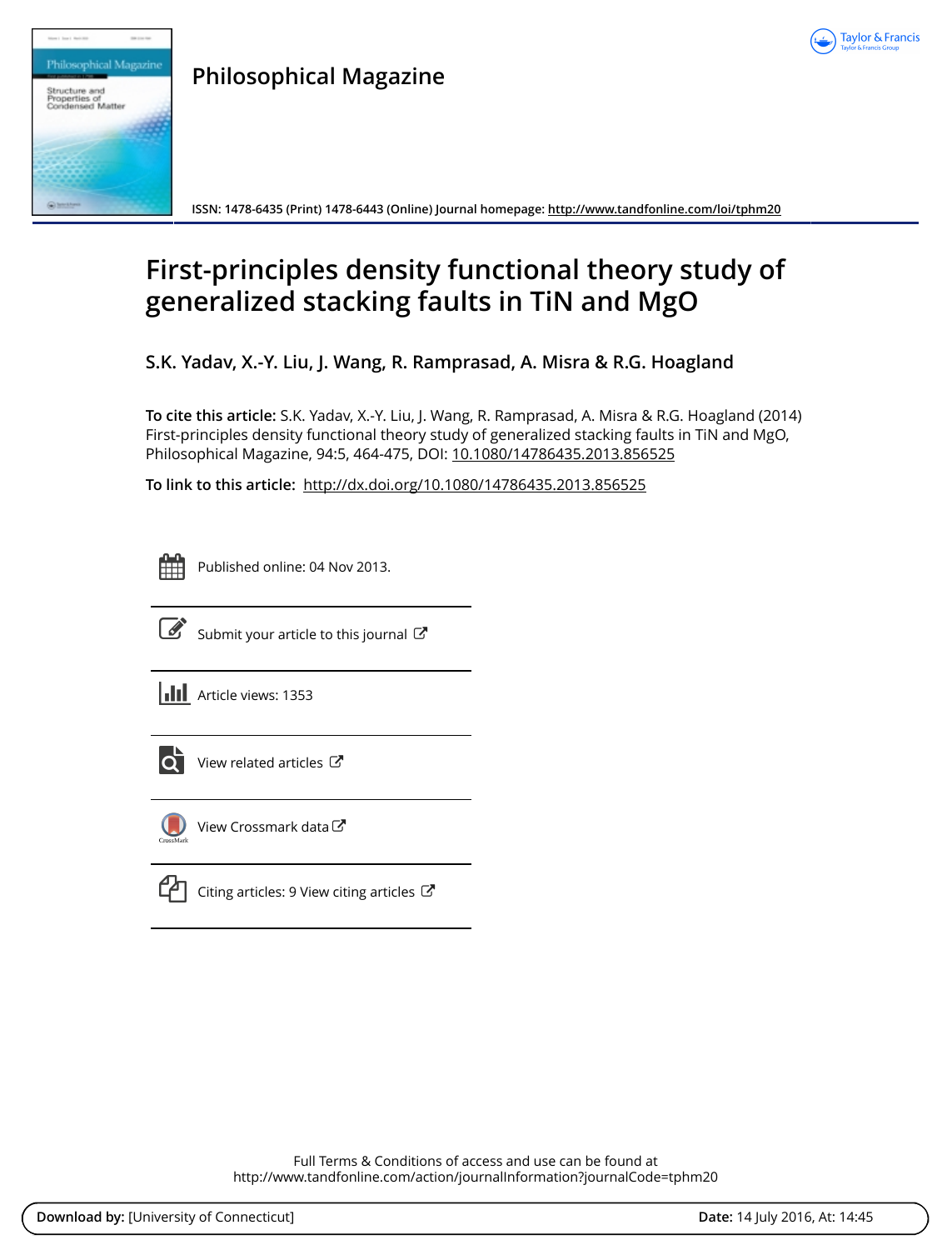

## <span id="page-1-0"></span>First-principles density functional theory study of generalized stacking faults in TiN and MgO

S.K. Yadav<sup>a,b</sup>, X.-Y. Liu<sup>a</sup>\*, J. Wang<sup>a</sup>, R. Ramprasad<sup>b</sup>, A. Misra<sup>c</sup> and R.G. Hoagland<sup>a</sup>

<sup>a</sup>Materials Science Technology Division, MST-8, Los Alamos National Laboratory, Los Alamos, NM 87545, USA; <sup>b</sup>Materials Science and Engineering, University of Connecticut, Storrs, CT 06269, USA; <sup>c</sup>Materials Physics and Applications Division, MPA-CINT, Los Alamos National Laboratory, Los Alamos, NM 87545, USA

(Received 10 April 2013; accepted 11 October 2013)

In this paper, the generalized stacking fault (GSF) energies in different slip planes of TiN and MgO are calculated using highly reliable first-principles density functional theory (DFT) calculations. During DFT calculations, the issue of different ways to calculate the GSF energetics in ceramic materials containing more than one element was addressed and applied. For  $\langle 1 1 0 \rangle / \{1 1 1\}$ slip, a splitting of saddle point in TiN was observed. For  $\langle 1 1 2 \rangle / \{1 1 1\}$  slip, a stable stacking fault at  $a_0/3(112)$  displacement was formed in TiN. For synchroshear mechanism where the slip was accompanied by a cooperative motion of the interfacial nitrogen atoms within the slip plane, a second stable stacking fault was formed at  $a_0/6\langle 1\ 1\ 2 \rangle$  displacement. The energy barrier for the shuffling of nitrogen atoms from one state to another is calculated to be 0.70 eV per atom. In contrast, such features are absent in MgO. These differences highlight the influence of complex bonding nature (mixed covalent, ionic, and metallic bondings) of TiN, which is substantially different than that in MgO (simple ionic bonding) on GSF shapes.

Keywords: DFT; ceramic; generalized stacking fault energy; slip; bonding

### 1. Introduction

Titanium nitride (TiN) is a very hard (with typical hardness ranging from 17.3 to 23.8 GPa [[1\]](#page-11-0)) ceramic material, yet electrically conductive (room temperature resistivity of  $1.8 \times 10^{-7}$  Ωm [\[2](#page-11-0)]). For bulk TiN, the material is brittle at temperatures below 750  $\degree$ C [\[3](#page-11-0)]. This might suggest that there is little or no dislocation activity in TiN below such temperature. However, experimentally, significant dislocation activities were observed at room temperature in Ti–TiN multilayer specimens for which TiN layer is 150 nm in thickness [\[4](#page-11-0)]. In recent years, multilayered nanocomposites made of TiN and Al have been used to explore the effect of layer thickness on hardness and flow strength [[5\]](#page-11-0). It was found that at layer thickness of less than 5 nm, a high flow strength of 4.5 GPa and a high compressive deformability  $(5-7%$  plastic strain) are obtained in such layered composites. Understanding dislocation slip across Al/TiN interface as well as through TiN bulk is important to help interpret the experimental phenomena. To this

<sup>\*</sup>Corresponding author. Email: [xyliu@lanl.gov](mailto:xyliu@lanl.gov)

<sup>© 2013</sup> Taylor & Francis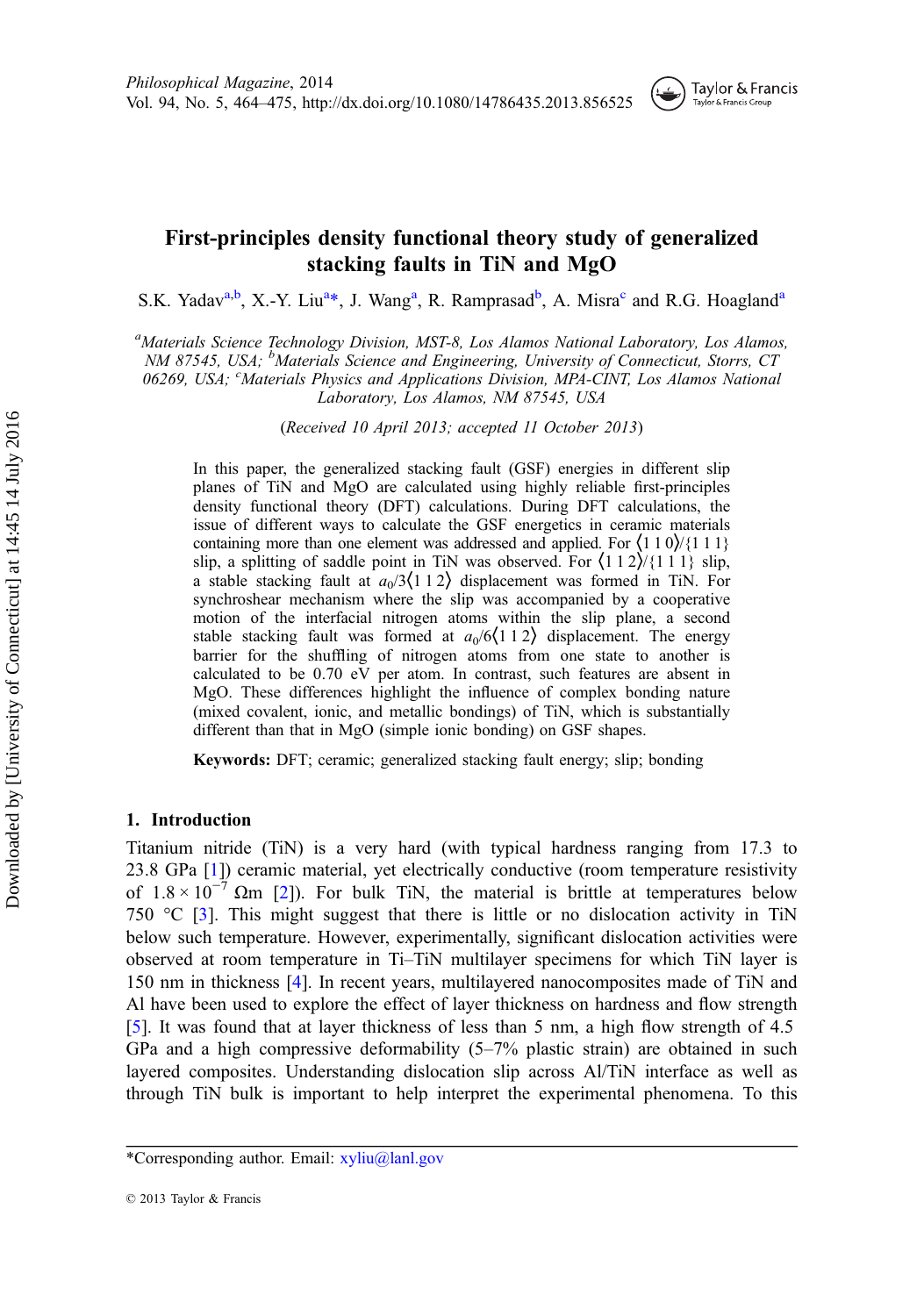end, to provide measures of the resistance to glide of dislocations in TiN, we have calculated the generalized stacking fault (GSF) energies in different slip planes of TiN.

TiN has a rock-salt (B1) crystal structure with mixed covalent, ionic and metallic bondings. By comparison, MgO with the same crystal structure has simple ionic bonding. Density functional theory (DFT) calculations of GSF energies in such multicomponent ceramics have been rare in the past. Only recently, some attempts have been made to calculate the GSF energies in MgO  $[6,7]$  $[6,7]$  $[6,7]$  using DFT. In the late nineties, Harris and Bristowe  $[8,9]$  $[8,9]$  $[8,9]$  also calculated the GSF energies in TiC<sub>x</sub>, based on empirical tight binding approach. TiC also adopts the rock-salt structure over a wide range of stoichiometries.

In this paper, using accurate *ab initio* DFT calculations, the GSF energies in different slip planes of both TiN and MgO are systematically studied. Interesting features are discovered for the GSF energies in TiN and are reported for the first time here. Subsequently, we compare the DFT results for TiN with the GSF energies in MgO. Finally, we conclude with a summary.

#### 2. The methods

Our DFT calculations were performed using the Vienna Ab initio Simulation Package (VASP) [\[10](#page-11-0),[11](#page-11-0)], employing the Perdew, Burke and Ernzerhof (PBE) [[12\]](#page-11-0) exchangecorrelation functional and the projector-augmented wave methodology [\[13](#page-11-0)]. For slab calculations, a 7 × 7 × 1 Monkhorst−Pack mesh for k-point sampling and a plane wave cut-off of 500 eV for the plane wave expansion of the wave functions were used. Table 1 shows excellent agreement between the present results and previous (calculated and experimental) values of lattice parameters, bulk modulus and elastic constants of MgO and TiN in rock-salt crystal structure  $[14-17]$  $[14-17]$  $[14-17]$  $[14-17]$ .

The concept of GSF energy was introduced by Vitek [[18\]](#page-11-0) about 40 years ago. GSF energy represents the extra energy needed for a rigid shear displacement at a given glide plane. It can be incorporated into Peierls–Nabarro models to calculate the core properties of dislocations, and to determine the Peierls stress of dislocations. GSF energy provides a useful measure of the resistance to glide of dislocations, and

|                      | MgO   |                  | TiN   |                   |
|----------------------|-------|------------------|-------|-------------------|
|                      | Calc. | Expt.            | Calc. | Expt.             |
| Lattice paramter (Å) | 4.25  | $4.21^{a}$       | 4.24  | 4.24 <sup>c</sup> |
| Bulk modulus (GPa)   | 163   | 162 <sup>b</sup> | 277   | 288 <sup>d</sup>  |
| $C_{11}$ (GPa)       | 269   | 297 <sup>b</sup> | 639   | $625^{\circ}$     |
| $C_{12}$ (GPa)       | 93    | 95 <sup>b</sup>  | 139   | 165 <sup>e</sup>  |
| $C_{44}$ (GPa)       | 146   | 156 <sup>b</sup> | 160   | 163 <sup>e</sup>  |

Table 1. Comparison of calculated and experimental values of lattice parameters, bulk modulus and elastic constants of MgO and TiN. The experimental data are obtained at room temperature.

 ${}^{a}$ Ref. [\[38](#page-12-0)].

 ${}^{b}$ Ref. [[14\]](#page-11-0).

 $^{\circ}$ Ref. [\[15](#page-11-0)].

 ${}^{\text{d}}$ Ref. [[37\]](#page-12-0).

 $\text{°Ref.}$  [\[36](#page-12-0)].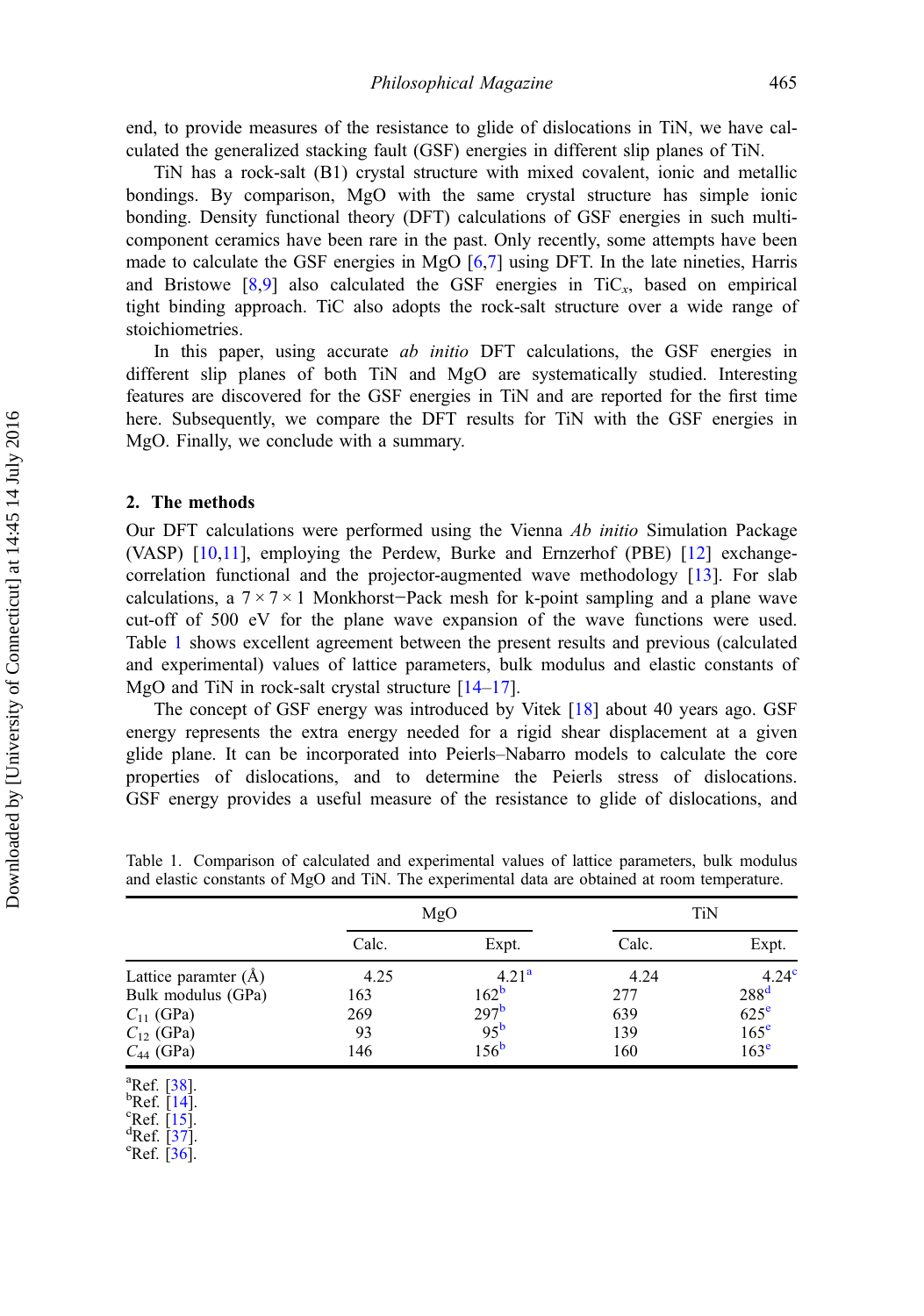also for nucleation of dislocations [[19,20](#page-11-0)]. GSF energy is also useful in identifying likely and unlikely dislocation dissociation reactions by distinguishing stable and unstable stacking faults. In the original approach, GSF energy is the excess energy per unit area, calculated by imposing a rigid shear displacement between two neighbouring layers of atoms, except that all atoms are allowed to relax in the directions perpendicular to the shear displacement direction.

We calculated the GSF energies of TiN and MgO on  $\{1\ 0\}$ ,  $\{1\ 1\ 0\}$  and  $\{1\ 1\ 1\}$ planes along the  $\langle 1 \overline{1} 0 \rangle$  direction and on  $\{1 \overline{1} 1\}$  planes along the  $\langle 1 \overline{1} 2 \rangle$  direction. Supercell set-ups for  $\{1\ 0\ 0\}$ ,  $\{1\ 1\ 0\}$  and  $\{1\ 1\ 1\}$  slip planes are shown in Figure 1. We considered a slab with vacuum on either side and the thickness of the slab  $(30-40 \text{ Å})$  is sufficient so that both free surfaces have negligible influences on results. Both  ${100}$ and {1 1 0} surface-terminated slabs are stoichiometric in nature, hence symmetric, while in the case of  $\{1\ 1\ 1\}$  surface-terminated slabs, the surfaces were arranged to be terminated with N atoms to make the slab symmetric. At each applied shear displacement, all the atoms were allowed to relax to a high degree of accuracy, with force on each atom less than  $0.03$  eV/Å.

For compounds such as TiN and MgO, composed of two elements, we find that the calculation of GSF energies is more complex than for monatomic crystals, especially on {1 1 1} planes. For TiN (and similarly for MgO), examples of methods for calculating GSF energies are schematically shown in Figure [2\(](#page-4-0)a–c), for the case of  $\{1\ 1\ 1\}$  plane.



Figure 1. (colour online) Schematic of supercell set-up for different possible slip planes (0 0 1), (1 1 0) and (1 1 1) in TiN and MgO. The blue atom is Ti or Mg, and the red atom is N or O.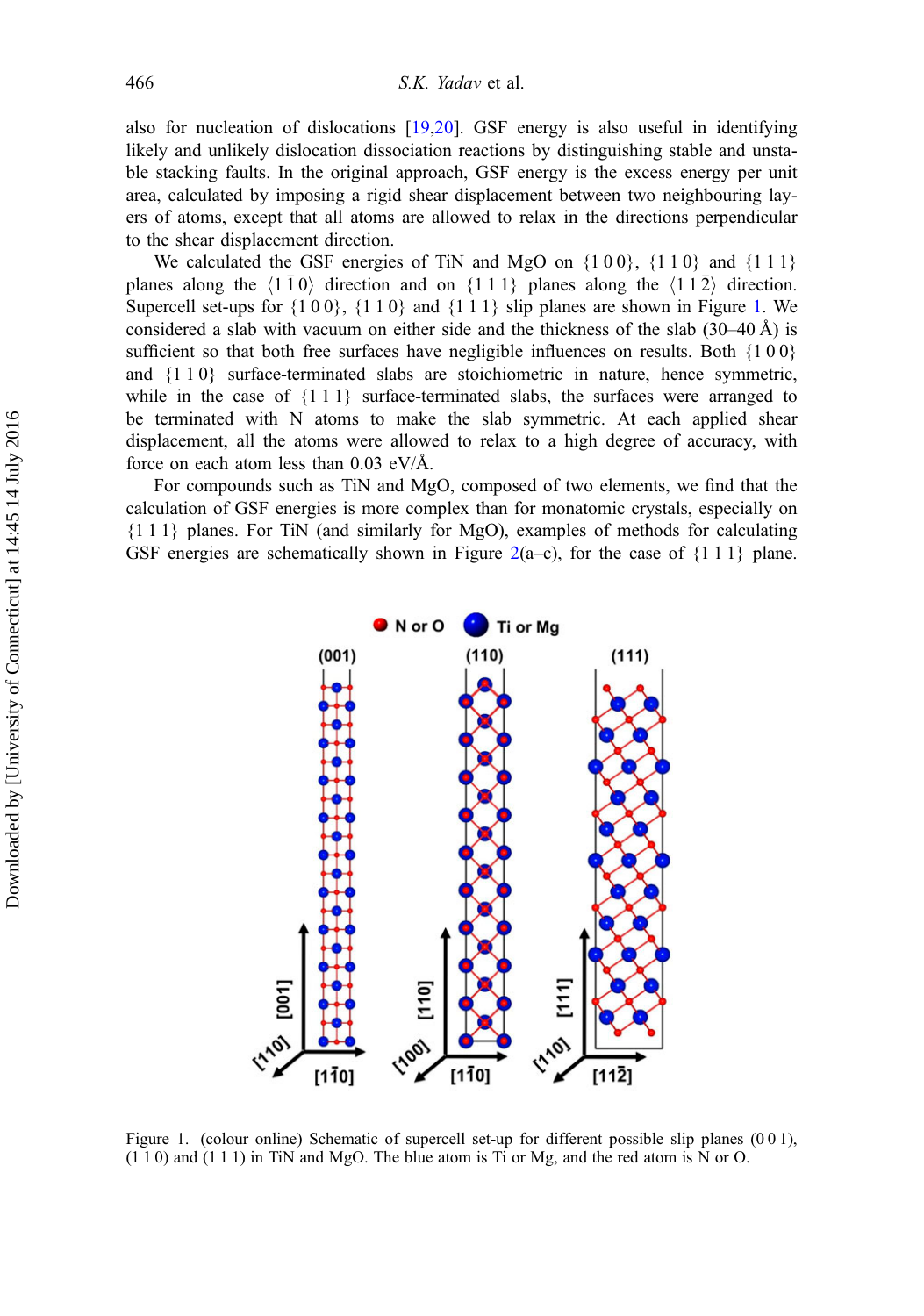<span id="page-4-0"></span>

Figure 2. (colour online) Schematic of different ways to calculate the general stacking fault energy in TiN and MgO.

Figure  $2(a)$  $2(a)$  represents the initial unsheared structure. In Figure  $2(b)$ , the shear displacement is between one Ti layer and its neighbouring N layer. Alternatively, as shown in Figure [2](#page-1-0)(c), the shear displacement can also be applied between two neighbouring Ti layers at the interface, while allowing the N layer in-between the two Ti layers to relax. The third way to calculate GSF in TiN is to impose the same shear displacement as in Figure [2](#page-1-0)(c), but with the N atoms in the N layer in-between the two Ti layers be allowed to shift in their positions after the shear displacement. After that the atoms then undergo relaxations. In this scenario, the so-called synchroshear mechanism [[21](#page-11-0)], the slip is accompanied by a cooperative motion of the interfacial nitrogen atoms within the slip plane. So, the N atoms shuffle from one state to another state, overcoming an energy barrier along the path. In our DFT calculations, we have taken all three scenarios into consideration. In addition, we have also considered the effect of allowing the surface atoms to relax in the surface normal direction for all cases in Figure  $2(a-c)$  $2(a-c)$ . However, the GSF energy change with and without relaxing surface atoms is found to be insignificant, typically a few percent at most. For all DFT results reported here, the calculations were done with top surface atoms fixed.

#### 3. Results and discussions

## 3.1. TiN: displacements along the  $\langle 110 \rangle$  direction on {0 0 1}, {1 1 0} and {1 1 1} planes

In B1 structure, cation and anion atoms sit on two inter-penetrating fcc lattice. The shortest possible Burgers vector for perfect dislocations is  $a_0/2(110)$ , where  $a_0$  is the lattice constant. We started our GSF energy calculations with shear displacements in the  $\langle 110 \rangle$  direction in TiN. We considered three low-index shear planes,  $\{001\}$ , {1 1 0} and {1 1 1}, as these low-index planes are the most likely slip planes for dislocations in TiN.

The DFT results of GSF energies as a function of shear displacements along the  $\langle 110 \rangle$  direction in  $\{001\}$ ,  $\{110\}$  and  $\{111\}$  planes are shown in Figure [3.](#page-5-0) For both {0 0 1} and {1 1 0} planes, there is a single saddle point in the GSF energy curve at the unstable stacking fault. However, this is not true for the  $\{1\ 1\ 1\}$  plane. For  $\{1\ 1\ 1\}$ plane, a 'double hump' with two saddle points exists in the GSF energy curve with the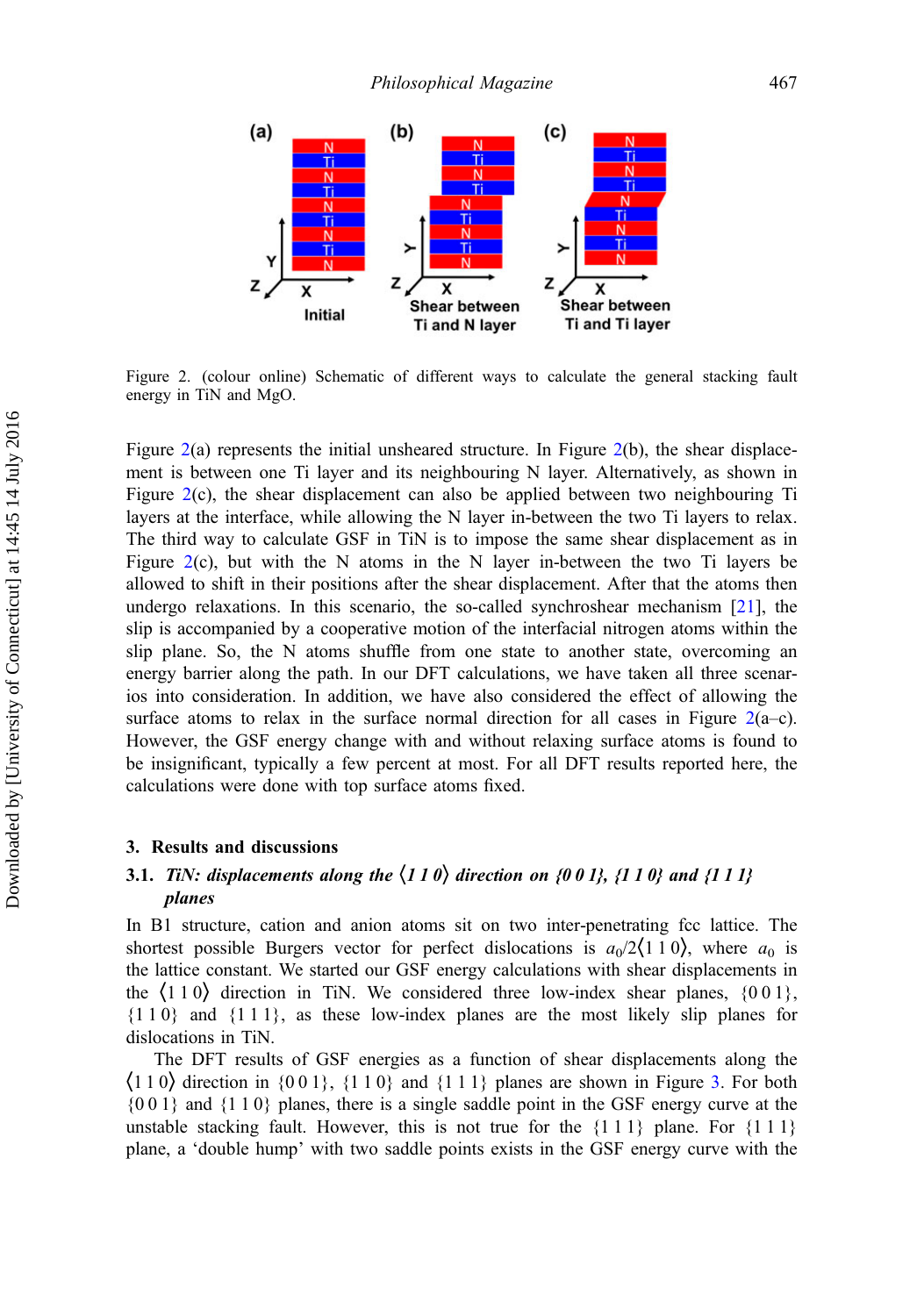<span id="page-5-0"></span>

Figure 3. (colour online) The GSF energies as a function of shear displacement along  $(110)$  in  $\{0\ 0\ 1\}$ ,  $\{1\ 1\ 0\}$  and  $\{1\ 1\ 1\}$  planes. '1 1 1-N-free': rigid shearing between two Ti layer and N allowed to relax freely in between. '1 1 1-confined': similar to '1 1 1-N-free' but all atoms are allowed to relax in [1 1 1] direction only.

maximum GSF energy of 1.7 J/m<sup>2</sup> at the saddle points. This value is slightly higher than the unstable stacking fault energy in the  $\{1\ 1\ 0\}$  plane case  $(1.48 \text{ J/m}^2)$ , and is lower than the unstable stacking fault energy in the  $\{0\ 0\ 1\}$  plane case (2.47 J/m<sup>2</sup>).



Figure 4. (colour online) The atomic structure before and after relaxation during the calculations of the GSF energy when the shear displacement is  $a_0/4(1\ 1\ 0)$ , for the {1 1 1} plane case. The blue atom is Ti, and the red atom is N.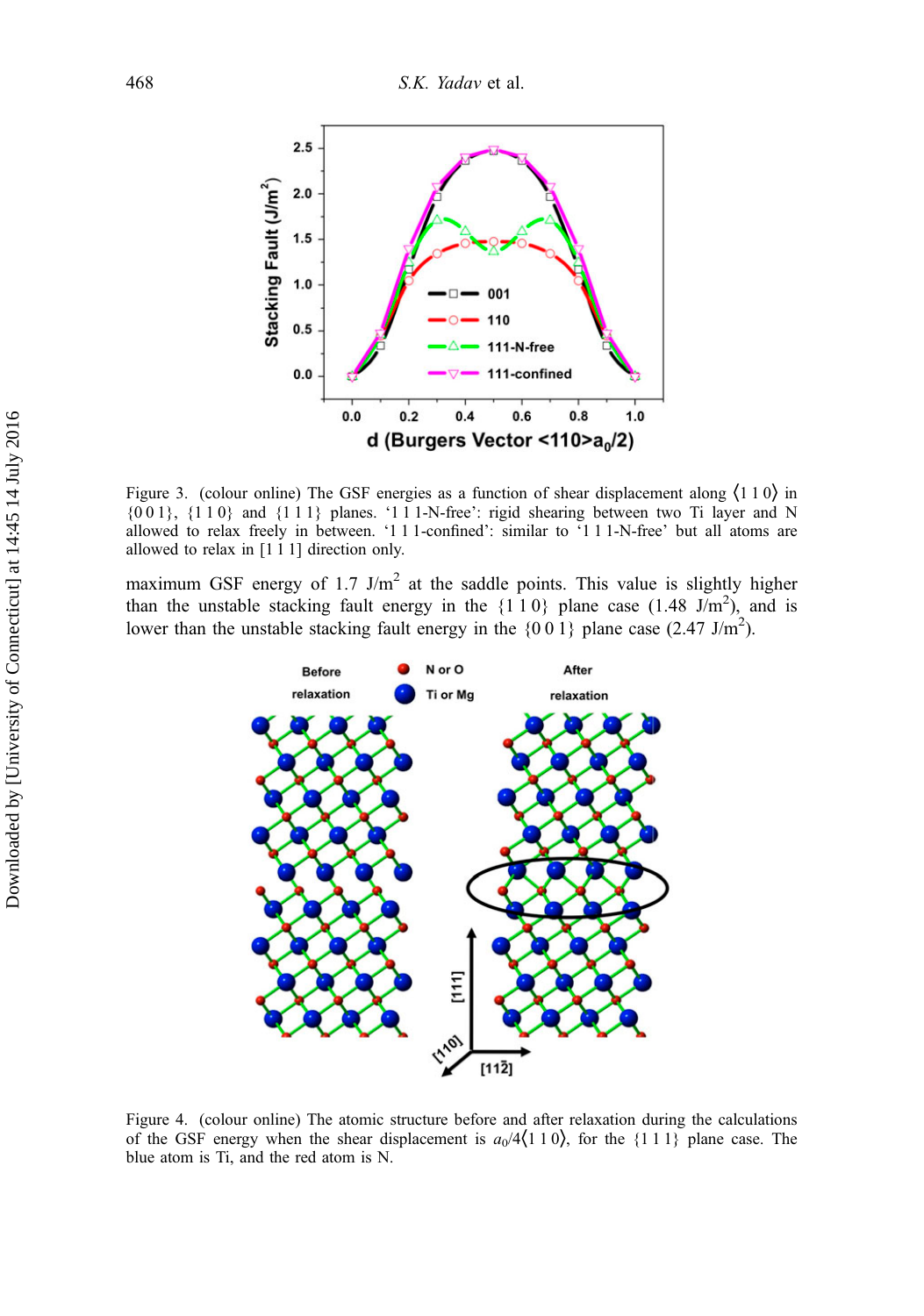<span id="page-6-0"></span>The 'double hump' splitting in the  $\{1\,1\,1\}$  plane case is interesting. In Figure [4,](#page-5-0) the atomic structures before and after the structural relaxation when the shear displacement is  $a_0/4(110)$  (or c<sub>1</sub>), are shown. This displacement is right in the middle of the GSF energy curve corresponding to a maximum for the case of no splitting. As seen in Figure [4](#page-5-0), a new structure on the slip plane is formed after the relaxation. The relative shift of the Ti atoms due to the structural relaxation is  $a_0/12\langle 1 \overline{1} 2 \rangle$  (or  $c_2$ ). The sum of  $c_1$  and  $c_2$  is a Shockley partial vector  $a_0/6\langle 211 \rangle$ . From Figure [4](#page-5-0), the new structure at the interface is equivalent to a stacking fault with displacement of a Shockley partial vector in the Ti sublattice. It is noted that the sense of the vector is equivalent to the 'anti-twinning' sense in an fcc metal, which is opposite in direction to the regular Shockley partial vector in the 'twinning' sense. The splitting also suggests the dissociation of  $\langle 110 \rangle$ /2 dislocation into two Shockley partial dislocations in the  $\langle 211 \rangle$ direction. We calculated the equilibrium distance between the two partials to be  $8 \text{\AA}$ from isotropic elasticity [[22\]](#page-11-0). To further investigate this, we also applied the shear displacements in the  $\langle 1 1 2 \rangle$  direction on  $\{1 1 1\}$  plane.

## 3.2. TiN: displacements along the  $\langle 112 \rangle$  direction on  $\{111\}$  plane

The DFT calculated GSF energy as a function of shear displacements along the  $(112)$ direction on  $\{1\ 1\ \}$  plane is shown in Figure 5. We show three sets of GSF energies using different relaxation criteria, namely (1) 'N-fixed-in-plane': shearing of one N layer with respect to a neighbouring Ti layer at the interface; (2) 'without-N-position-changed': shearing between two Ti layers at the interface, and N atoms in-between are allowed to freely relax; and (3) 'with-N-position-changed': same as (2) but the N atoms in-between the two Ti layers at the interface are allowed to jump (shift in positions) in the [1 1 0]



Figure 5. (colour online) The GSF energies as a function of shear displacement along  $(1\ 1\ 2)$  in  $\{1\$ 1 1} plane. 'N-fixed-in-plane': rigid shearing of N layer with respect to Ti layer. 'Without-N-position-changed': rigid shearing between two Ti layer and N allowed to relax freely in between. 'With-N-position-changed': rigid shearing between two Ti layer with N allowed to relax freely in between and shift allowed in [1 1 0] direction.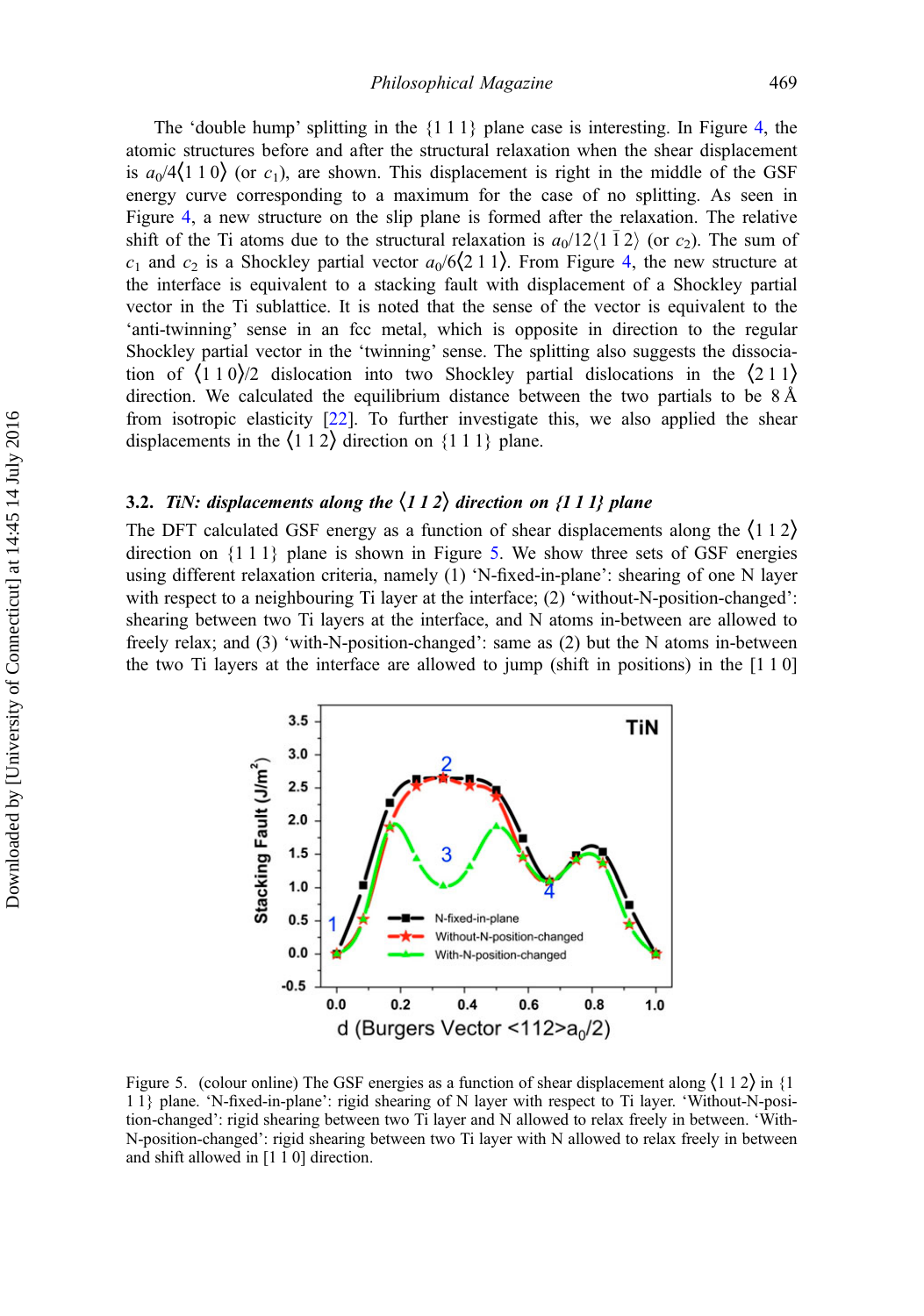<span id="page-7-0"></span>direction to find minimum energy. From Figure [5](#page-6-0), set 1 has the highest energy, since it has the lowest degree of freedom. Set 2 has lower energy compared to set 1, but it maintained the shape of the energy curve in set 1. In contrast, set 3 has the lowest energy among all three sets of results and changed the shape of the energy curve in set 1. The highest energy saddle point in set 1 (and set 2) dropped substantially in energy and split into two saddles, leaving a stable stacking fault. To facilitate discussion of results, in Figure [5](#page-6-0), four configurations are marked, (1) the initial configuration with zero displacement; (2) the highest energy saddle point configuration in set 1 and set 2 results, with  $a_0/6(1\ 1\ 2)$  displacement; (3) same displacement as in (2), but a substantially lowered energy as in set 3 result; and (4) with  $a_0/3(112)$  in displacement. The atomic arrangements corresponding to four configurations are shown in Figure 6.

Following the notation of Frank and Nicholas [[23,24\]](#page-11-0), we label planes of atoms containing Ti by Roman letters and planes of atoms containing N by Greek letters. The stacking sequence of the  $\{1\ 1\ 1\}$  planes of TiN can be expressed as ... AγBαCβAγBαCβ ... In both set 1 and set 2 results, at displacement of  $a_0/6(1\ 1\ 2)$  (configuration 2), which corresponds to a Shockley partial vector, the stacking sequence is changed to … AγBαCβ|BαCβAγ …, where '|' indicates the position of the fault plane. In this configuration, one Ti layer is displaced relative to the neighbouring Ti layer in the 'twinning' sense, resulting in the displaced Ti layer atoms (in 'B' positions) directly on top of N atom (in 'β' positions), with unrelaxed Ti–N bond length of only 1.2 Å. To compare,



Figure 6. (colour online) The atomic arrangements corresponding to four configurations with different displacements as labeled in Figure [5](#page-6-0). Top row shows atomic arrangements with projection along [1 1 0] direction. Bottom row shows the same atomic arrangements with projection along [1 1 1] direction. The blue atom is Ti, and the red atom is N. Atoms bound by green lines are not displaced and the Ti atoms crossed with red line are shear displaced with respect to underlying Ti layer.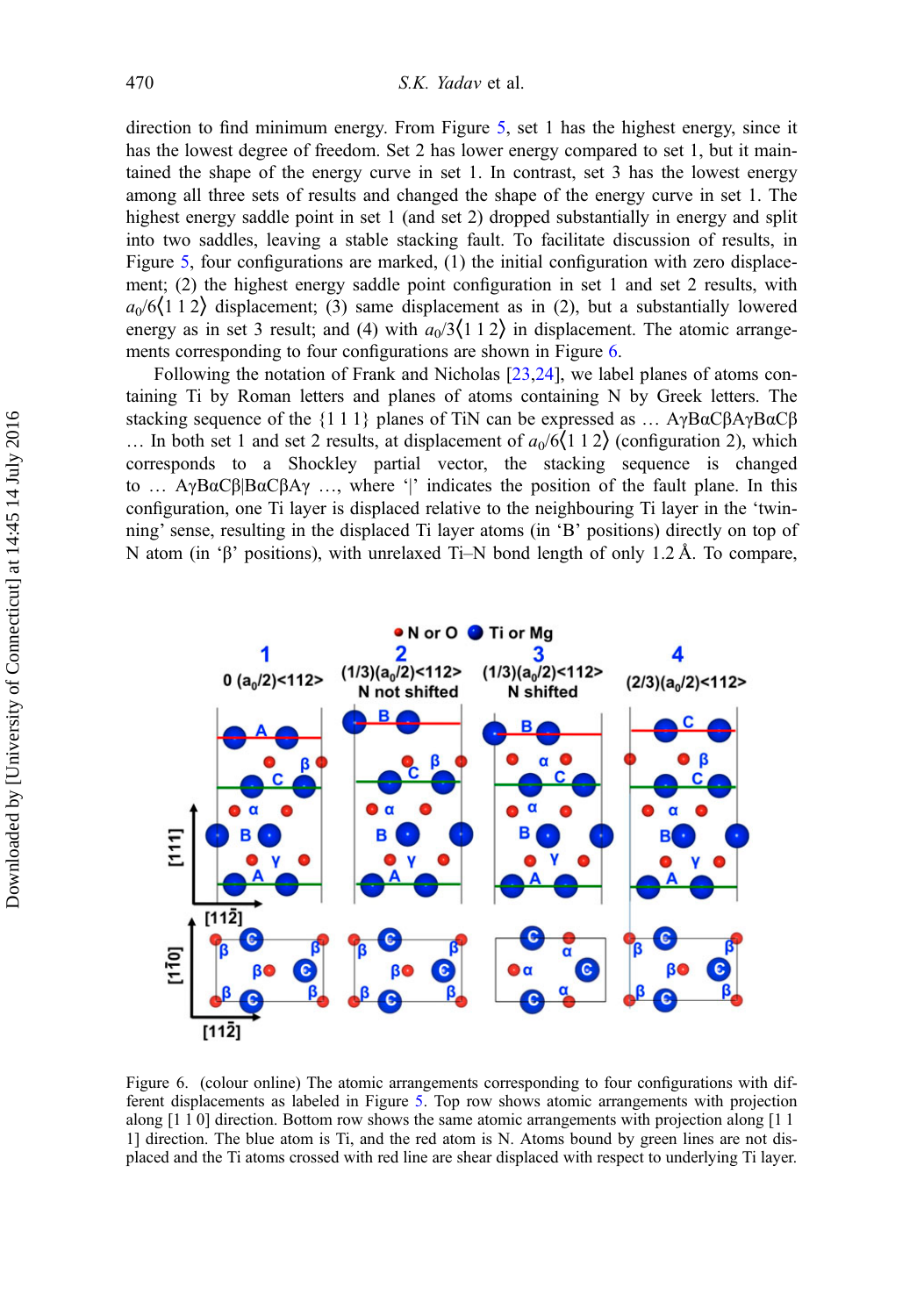the Ti–N bond length in TiN bulk is 2.1 Å. Such a structural arrangement leads to large energy penalty even after structural relaxations.

As depicted in Figure [6,](#page-7-0) the N atoms at the slip plane can also be 'shifted' from the 'β' position (configuration 2) to 'α' position (configuration 3). In configuration 3, the N atoms at the slip plane are shuffled between the two states, the earlier defined synchroshear mechanism. We carried out the DFT nudged elastic band (NEB) method [[25,26\]](#page-11-0) calculations to determine the energy barrier involved in the syschroshear mechanism. The starting configuration is configuration 2 and the final configuration is configuration 3. The energy barrier determined is 0.70 eV per atom. The advantage of the NEB method is that it can detect possible transition states that may involve coupled motions between atoms  $[27-31]$  $[27-31]$  $[27-31]$  $[27-31]$ . This magnitude of energy barrier indicates that such mechanism will not be operative at low temperature but could be operative in the intermediate to high temperature range, assuming no other barrier for nucleation. For configuration 3, the stacking sequence is changed to ...  $AγBαC|α|BaCβAγ$  ...

For further displacement, at  $a_0/3(112)$ , a stable stacking fault is formed (configuration 4) in all three sets of results. This corresponds to a Ti layer at the slip plane displaced by a Shockley partial Burgers vector in the 'anti-twinning' sense. The stacking sequence of  $\{1\ 1\ 1\}$  planes is now changed to ... AγBαCβ|CβAγBα ... In this configuration, the Ti atoms at the slip plane, which are in 'C' positions, are on top of the neighbouring N atoms, which are in 'β' positions. Below this N layer, another layer of Ti atoms are also in 'C' positions. However, such an arrangement does result in a lowest energy local minimum in the displacement paths for all three sets of results. If it were in fcc metals, this would correspond to an energetically unfavourable high energy saddle point.

The above calculations are limited to intrinsic stacking faults. It is also possible to calculate the GSF energies of extrinsic stacking faults. Geometry considerations lead to a conclusion that extrinsic faults should be higher in energies than the intrinsic stacking faults in TiN, therefore such step is omitted in our DFT calculations.

## 3.3. MgO: displacements along the  $\langle 110 \rangle$  direction on {0 0 1}, {1 1 0} and {1 1 1} planes and along the  $\langle 112 \rangle$  direction on  $\{111\}$  plane

Next, we compare the DFT calculated GSF energies in MgO with those in TiN. In Figure [7](#page-9-0), our DFT calculated GSF energies in MgO along the  $\langle 1 1 0 \rangle$  direction on the  ${001}$ ,  ${110}$  and  ${111}$  planes are shown and compared to the corresponding results in TiN. The trends of GSF energies in TiN and MgO are similar on {0 0 1} and {1 1 0} planes, both indicating a higher Peierls barrier for dislocations on {0 0 1} plane as compared to  $\{1\ 1\ 0\}$  plane. For  $\{1\ 1\ 1\}$  plane, when shearing of atoms is applied in such a way that all atoms are not allowed to relax in the  $(112)$  direction, then the GSF energy curves are also similar in both TiN and MgO. When relaxation in the  $\langle 112 \rangle$ direction is allowed, a similar structure is formed in MgO as in TiN, however, the GSF energy curve in MgO does not show a splitting of the saddle point.

Such influence due to the nature of bonding is also apparent for GSF energies along  $\{1\ 1\ 2\}/\{1\ 1\}$  direction, as shown in Figure [8](#page-9-0). While there are two stable stacking faults observed in the case of TiN, no such stable stacking faults are found in MgO. At shear displacement of  $a_0/6(112)$ , the shuffling of O layer atoms at the interface from one state to another state is still energetically preferred in MgO. However, only a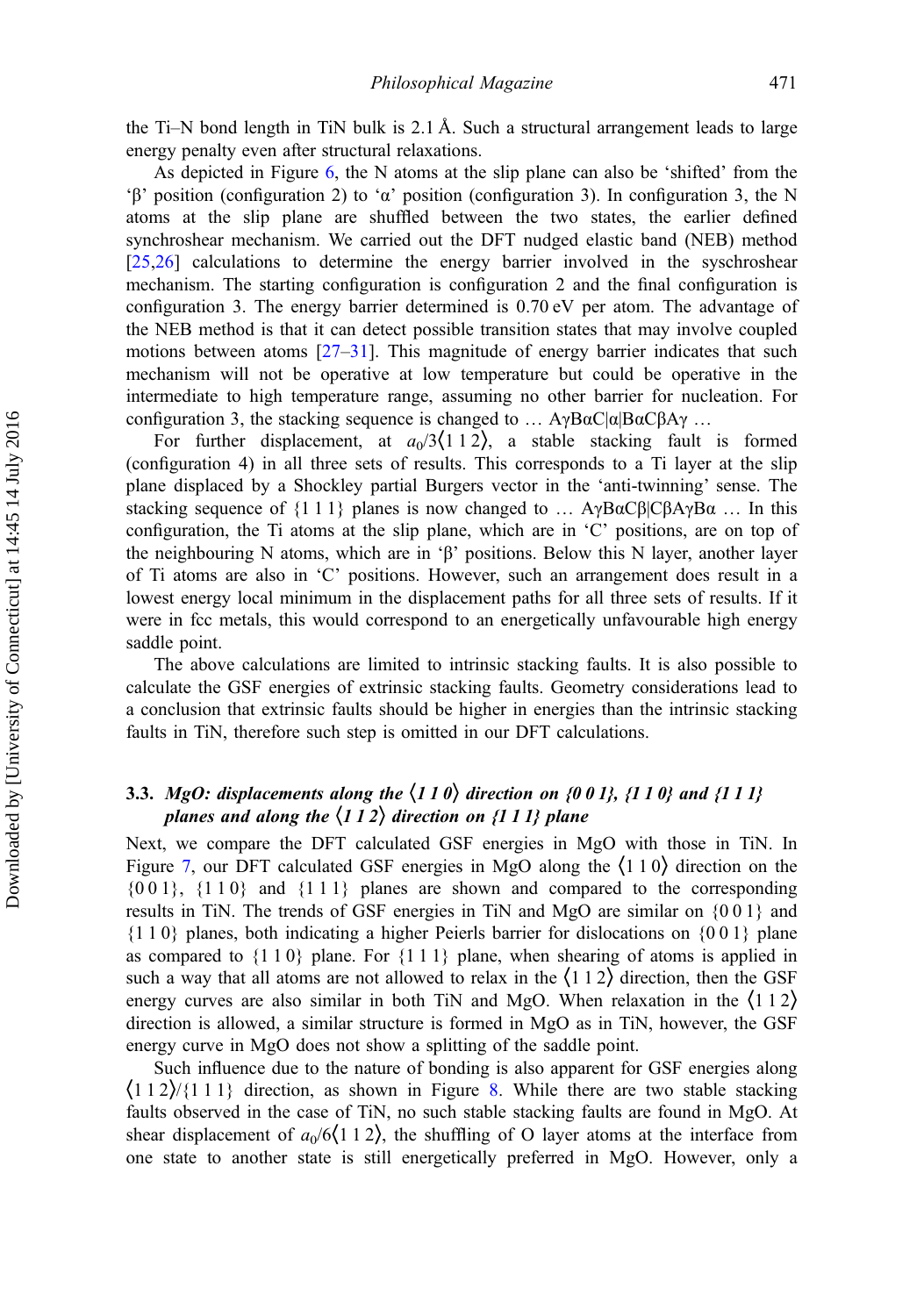<span id="page-9-0"></span>

Figure 7. (colour online) MgO: The GSF energies as a function of shear displacement along  $\{110\}$  on  $\{001\}$ ,  $\{110\}$  and  $\{111\}$  planes.



Figure 8. (colour online) MgO: The GSF energies as a function of shear displacement along  $\langle 112 \rangle$  in  $\{111\}$  plane.

metastable stacking fault was formed as a result (see Figure 8). At  $a_0/3\langle 1\ 1\ 2 \rangle$  shear displacement, no splitting of saddle point is observed in MgO.

The calculated GSF energies in MgO are in good agreement with previous DFT results [[6,7\]](#page-11-0). Experimentally, it was reported the Peierls stresses for  $a_0/2(110)\{110\}$ dislocations in MgO in the range of 60 to 65 MPa for edge dislocations and 86–170 MPa for screw dislocations [\[32](#page-11-0),[33\]](#page-11-0). The critical resolved shear stress (CRSS) in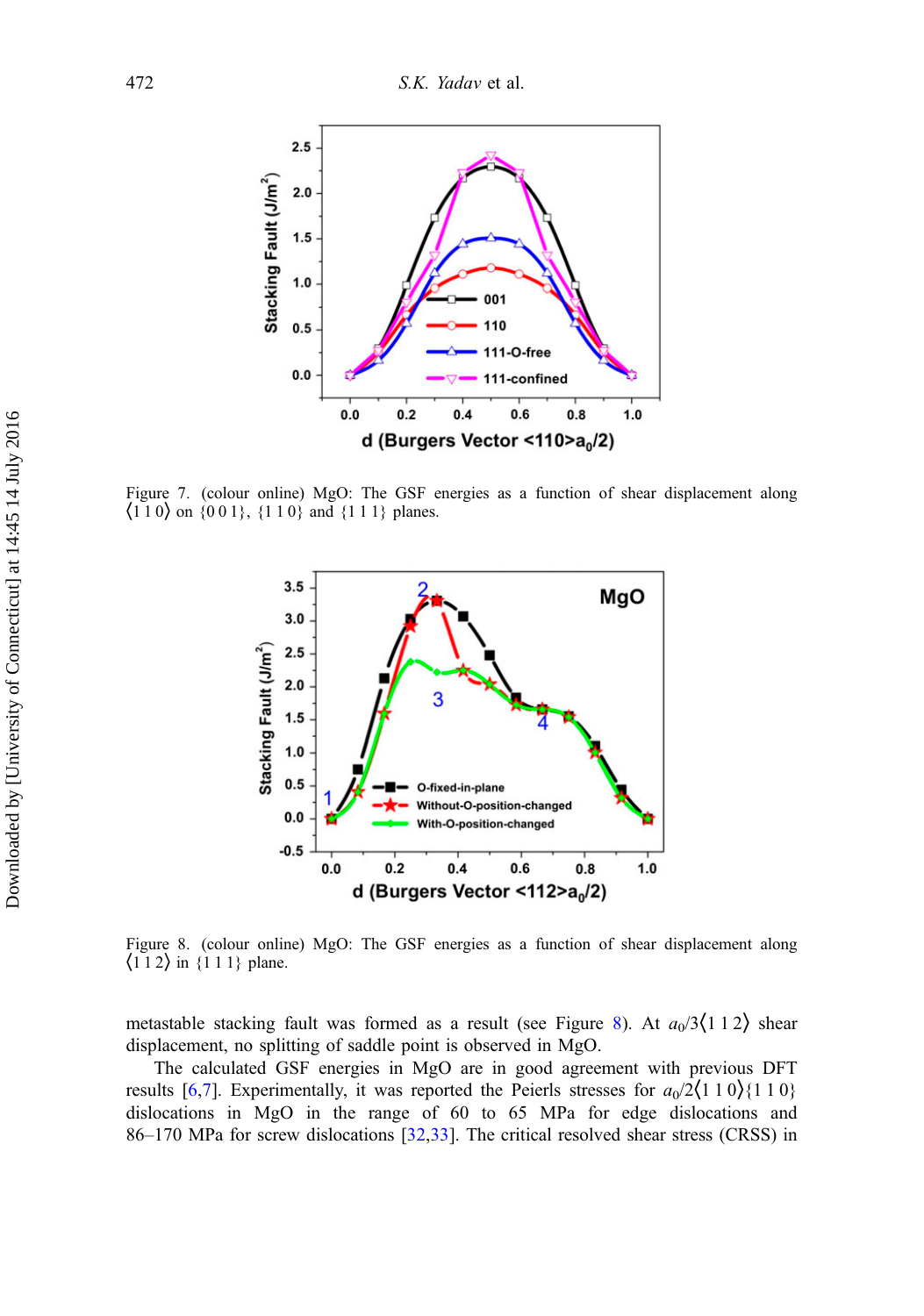MgO is about 40 times higher for slip on the  $\{0\,0\,1\}$  plane compared to that on the {1 1 0} plane at 800 K [[34,35](#page-11-0)]. We found no experimental Peierls stress measurement in TiN. The GSF energy results in MgO indicate the correct order of the importance of dislocation slip planes,  $\{1\ 1\ 0\}$  plane followed by  $\{0\ 0\ 1\}$  plane. For  $\{1\ 1\}$  slip plane, the trajectory of slip is also possible, which is accompanied by two Shockley partials for the perfect dislocation  $a_0/2(110)$ . From our DFT results of GSF energies in TiN, accordingly, we expect the order of importance of dislocation slip plane in TiN to be  ${110}$  plane followed by  ${111}$  plane, and  ${001}$  plane is expected to be least important.

#### 4. Summary

In summary, we carried out highly reliable DFT calculations to determine the GSF energies in TiN and MgO for different slip planes and directions of interest. The differences in GSF energies and the shape of the GSF profiles for these two materials highlight the influence of the complex bonding nature (mixed covalent, ionic and metallic bonding) of TiN, which is substantially different from that in MgO (which displays predominantly ionic bonding). The main findings are briefly summarized as below:

- (1) For compounds such as TiN and MgO, composed of two elements, we find that the calculation of GSF energies is more complex than in monatomic crystals, especially on {1 1 1} planes.
- (2) For  $\langle 110 \rangle / \langle 111 \rangle$  slip, a splitting of saddle point in TiN was observed. Such splitting is not observed in MgO.
- (3) For  $\langle 112 \rangle / \langle 111 \rangle$  slip, a stable stacking fault at  $a_0/3 \langle 112 \rangle$  displacement was formed in TiN, while such stable stacking fault is not observed in MgO.
- (4) For synchroshear mechanism where the slip was accompanied by a cooperative motion of the interfacial nitrogen atoms within the slip plane, a second stable stacking fault was formed at  $a_0/6(112)$  displacement. The energy barrier for the shuffling of the nitrogen atoms from one state to another is calculated to be 0.70 eV per atom. Such mechanism leading to the formation of stable stacking fault is also missing in MgO.
- (5) The calculated GSF energies in MgO indicate the correct order of the importance of dislocation slip planes, {1 1 0} plane followed by {0 0 1} plane. For the {1 1 1} slip plane, the trajectory of slip is also possible, which is accompanied by two Shockley partials for the perfect dislocation  $a_0/2(110)$ . Accordingly, we expect the order of importance of dislocation slip plane in TiN is  $\{1\ 1\ 0\}$  followed by  $\{1\ 1\ 1\}$ , and  $\{0\ 0\ 1\}$  is least important.

#### Acknowledgements

This work was supported by the US Department of Energy, Office of Science, Office of Basic Energy Sciences. SKY and XYL also acknowledge partial support by the Los Alamos National Laboratory (LANL) Directed Research and Development Program. LANL is operated by Los Alamos National Security, LLC, for the National Nuclear Security Administration of the US Department of Energy under Contract No. DE-AC52-06NA25396. The authors acknowledge insightful discussions with Prof. J.P. Hirth.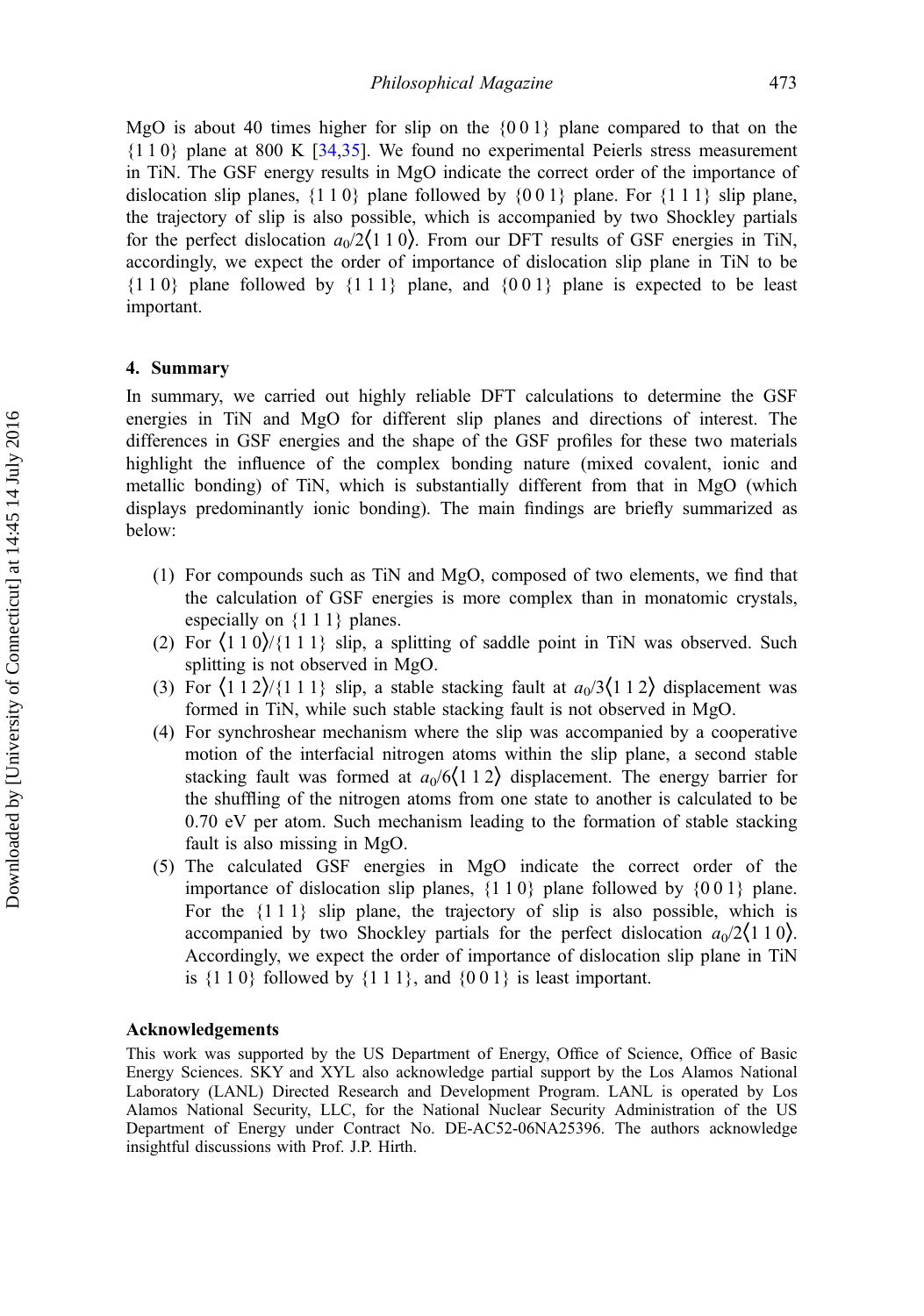## <span id="page-11-0"></span>References

- [1] H. Ljungcrantz, M. Odén, L. Hultman, J.E. Greene and J.E. Sundgren, J. Appl. Phys. 80 (1996) p.6725.
- [2] B.O. Johansson, J.E. Sundgren, J.E. Greene, A. Rockett and S.A. Barnett, J. Vac. Sci. Technol. A 3 (1985) p.303.
- [3] T. Yamada, M. Simada and M. Koizumi, Am. Ceram. Soc. Bull. 59 (1980) p.611.
- [4] S. Kumar, D.E. Wolfe and M.A. Haque, Int. J. Plasticity. 27 (2011) p.739.
- [5] D. Bhattacharyya, N.A. Mara, P. Dickerson, R.G. Hoagland and A. Misra, Acta Mater. 59 (2011) p.3804.
- [6] P. Carrez, D. Ferre and P. Cordier, Modelling. Simul. Mater. Sci. Eng. 17 (2009) p.035010.
- [7] J. Amodeo, P. Carrez and P. Cordier, Philos. Mag. 92 (2012) p.1523.
- [8] R.M. Harris and P.D. Bristowe, Mater. Res. Soc. Symp. Proc. 458 (1997) p.9.
- [9] R.M. Harris and P.D. Bristowe, Philos. Mag. 79 (1999) p.705.
- [10] G. Kresse and J. Hafner, Phys. Rev. B 47 (1993) p.558.
- [11] G. Kresse and J. Furthmüller, J. Comput. Mater. Sci. 6 (1996) p.1516.
- [12] J.P. Perdew, K. Burke and M. Ernzerhof, Phys. Rev. Lett. 77 (1996) p.3865.
- [13] P.E. Blöchl, Phys. Rev. B 50 (1994) p.17953.
- [14] C.S. Zha, H.K. Mao and R.J. Hemley, Proc. Natl. Acad. Sci. U.S.A. 97 (2000) p.13494.
- [15] N. Schoenberg, Acta Chem. Scand. 8 (1954) p.213.
- [16] M. Marlo and V. Milman, Phys. Rev. B 62 (2000) p.2899.
- [17] S.K. Yadav, R. Ramprasad, A. Misra and X.-Y. Liu, J. Appl. Phys. 111 (2012) p.083505.
- [18] V. Vitek, Cryst. Lattice Defects 5 (1974) p.1.
- [19] J.A. Zimmerman, H.J. Gao and F.F. Abraham, Modelling. Simul: Mater. Sci. Eng. 8 (2000) p.103.
- [20] H. Van Swygenhoven, P.M. Derlet and A.G. Froseth, Nature Mater. 3 (2004) p.399.
- [21] M.L. Kronberg, Acta Metall. 5 (1957) p.507.
- [22] J.P. Hirth and J. Lothe, Theory of Dislocations. New York: McGraw-Hill, 1982, Equation 10.14 from.
- [23] F.C. Frank and J.F. Nicholas, Philos. Mag. 44 (1953) p.1213.
- [24] A. Kelly and D.J. Rowcliffe, Phys. Stat. Sol. 14 (1966) p.K29.
- [25] H. Jónsson, G. Mills, K.W. Jacobsen, in Classical and quantum dynamics in condensed phase simulations, B.J. Berne, G. Ciccotti and D.F. Coker, eds., World Scientific, Singapore, 1998, p.385.
- [26] G. Henkelman, B.P. Uberuaga and H. Jónsson, J. Chem. Phys. 113 (2000) p.9901.
- [27] X.-Y. Liu, R.G. Hoagland, J. Wang, T.C. Germann and A. Misra, Acta Mater. 58 (2010) p.4549.
- [28] X.-Y. Liu, B.P. Uberuaga, A.D. Andersson, C.R. Stanek and K.E. Sickafus, Appl. Phys. Lett. 98 (2011) p.151902.
- [29] X.-Y. Liu, B.P. Uberuaga, M.J. Demkowicz, T.C. Germann, A. Misra and M. Nastasi, Phys. Rev. B 85 (2012) p.012103.
- [30] X.-Y. Liu, D.A. Andersson and B.P. Uberuaga, J. of Mater. Sci. 47(21) (2012) p.7367.
- [31] K. Kolluri, M.J. Demkowicz, R.G. Hoagland and X.-Y. Liu, JOM 65(3) (2013) p.374.
- [32] R.N. Singh and R.L. Coble, J. Appl. Phys. 45 (1974) p.981.
- [33] Y. Gaillard, C. Tromas and J. Woirgard, Acta Mater. 54 (2006) p.1409.
- [34] T.E. Mitchell and A.H. Heuer, in Dislocations in Solids, Ch. 5, F. R. N. Nabarroand J. P. Hirth, eds., Elsevier B.V., 2005, p.339.
- [35] P. Haasen, in Dislocations and Properties of Real Materials, M.H. Loretto, ed., The Institute of Metals, London, 1985, p.312.